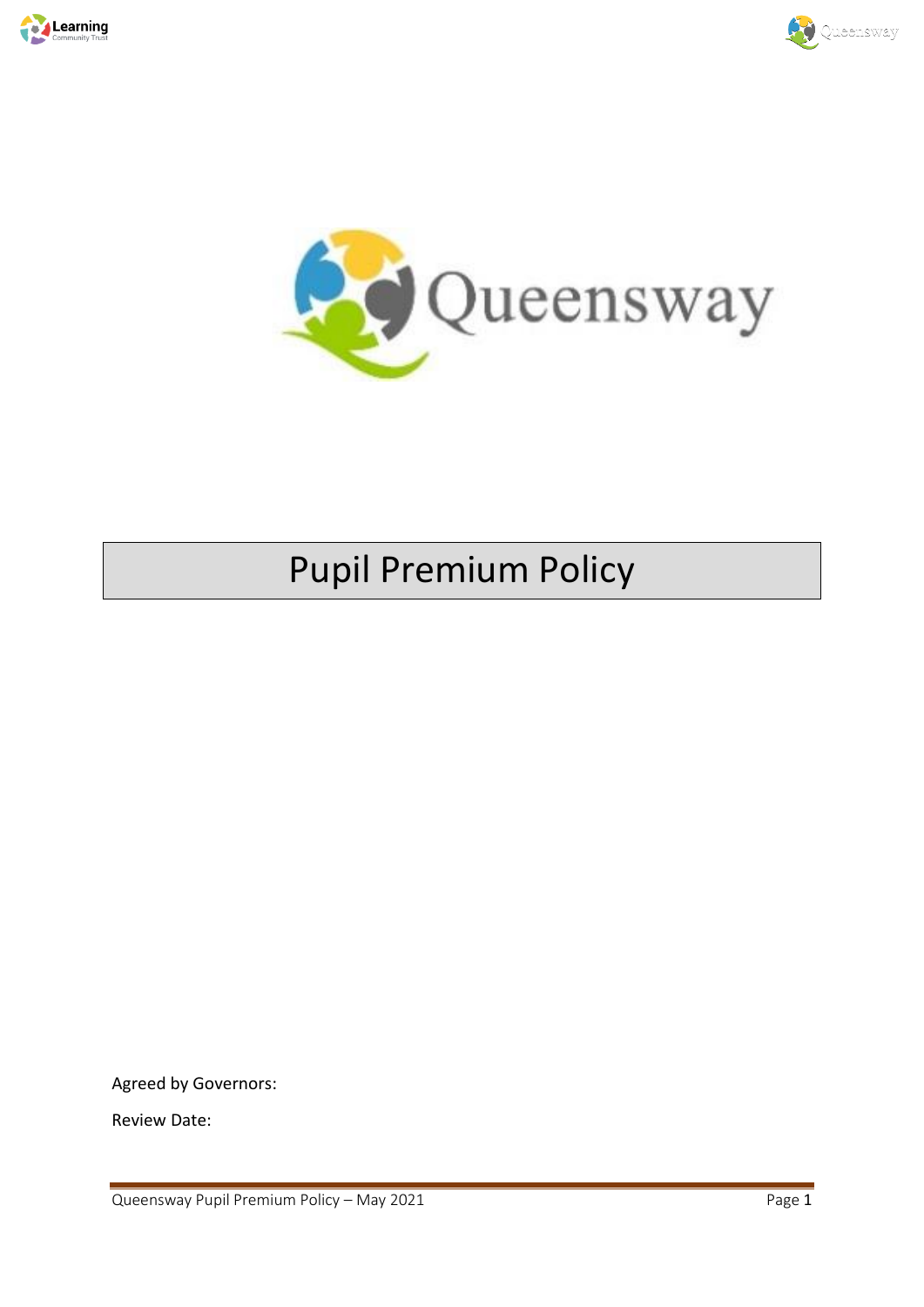



# **Queensway School Pupil Premium Policy**

### **1. Introduction and purpose**

**1.1** The Pupil Premium Grant (PPG) was introduced in April 2011 by the coalition government to address the gap in attainment between students deemed 'disadvantaged' and their peers.

Children are considered disadvantaged if:

▪ eligible for free school meals (or have been eligible in the last six years, known as 'Ever

6')

▪ looked after, including continuously for more than six months; or

**Exercise 1 a parent works in the armed forces.** 

**1.2** The pupil premium is paid to pupils between the ages of 5 and 16 and it should be spent in ways that close the gap in attainment between these students and their peers.

**1.3** The 2020/21 rate of payment is:

**E1320 per FSM or Ever 6 FSM pupil in reception year to year 6;** 

▪ £935 per FSM or Ever 6 FSM pupil in year 7 to year 11;

▪ £2300 per looked-after child (who has been looked after for more than a day, has

been adopted, has been in care); and

**E300 per service child or Ever 3 service child.** 

**1.4** The pupil premium is paid to schools as they are best placed to assess what additional provision their pupils need.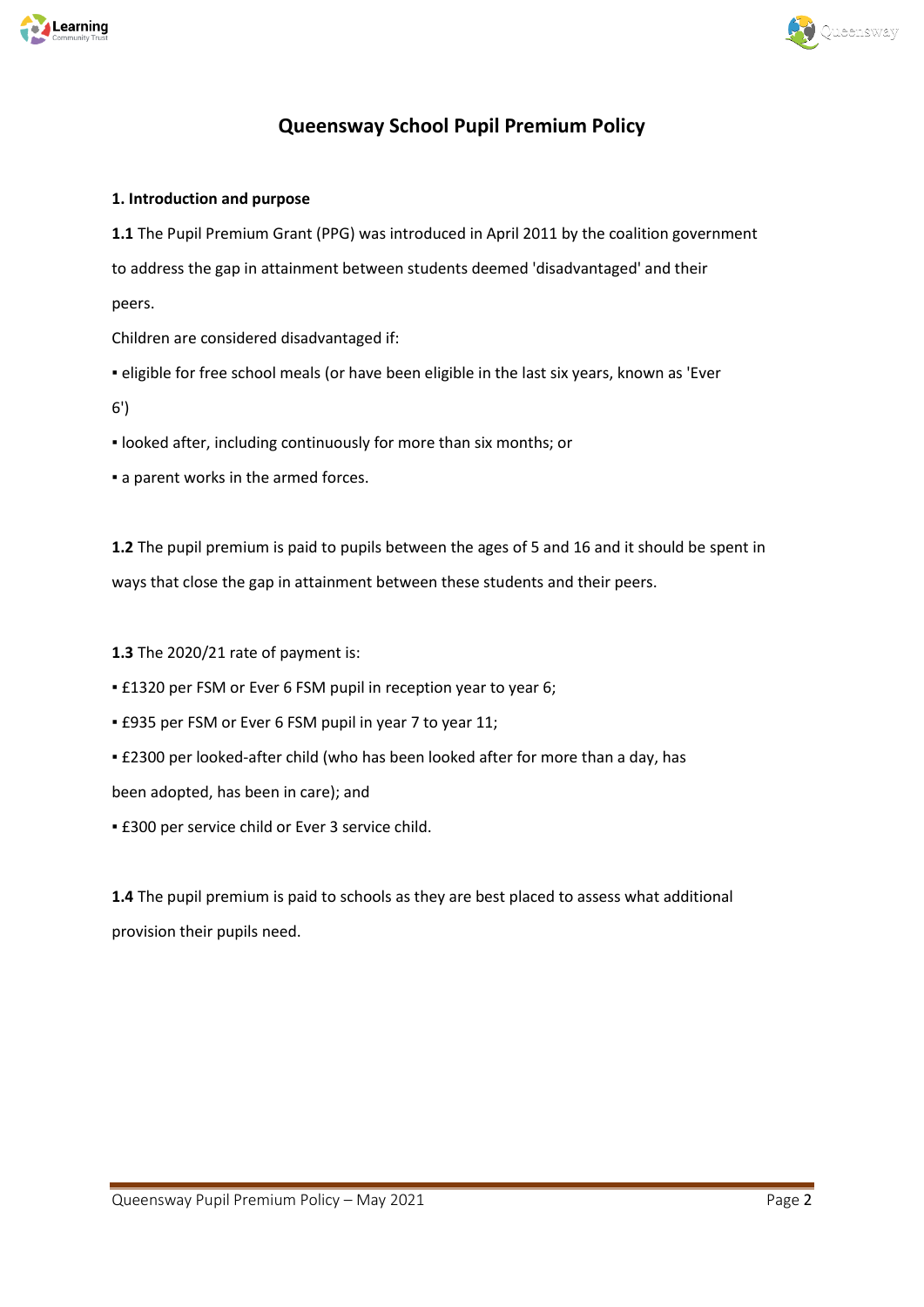



# **1.5** Ofsted inspections report on how schools use of the funding affects:

- the attainment of the pupils who attract the funding;
- . the progress made by these pupils;
- . the gap in attainment between disadvantaged pupils and their peers.

# **2. Key principles**

**2.1** Our school has the following key principles in relation to the expenditure of pupil premium funds:

▪ Expectations are high for all pupils. We do not equate deprivation and challenge with low ability.

▪ Not all pupils who qualify for FSM are socially disadvantaged and not all socially disadvantaged pupils qualify or are registered for FSM. We therefore focus on the needs and levels of all pupils.

▪ Teaching and learning strategies are designed to meet the needs of individuals and groups. Additional support is integrated into the teaching programme.

▪ Research, trailing, and self-evaluation are used in order to allocate the funding to activities that are most likely to have an impact on achievement.

▪ In providing support we will not socially isolate pupils. Therefore, it is likely that all groups receiving additional support will be a mix of FSM and non-FSM pupils.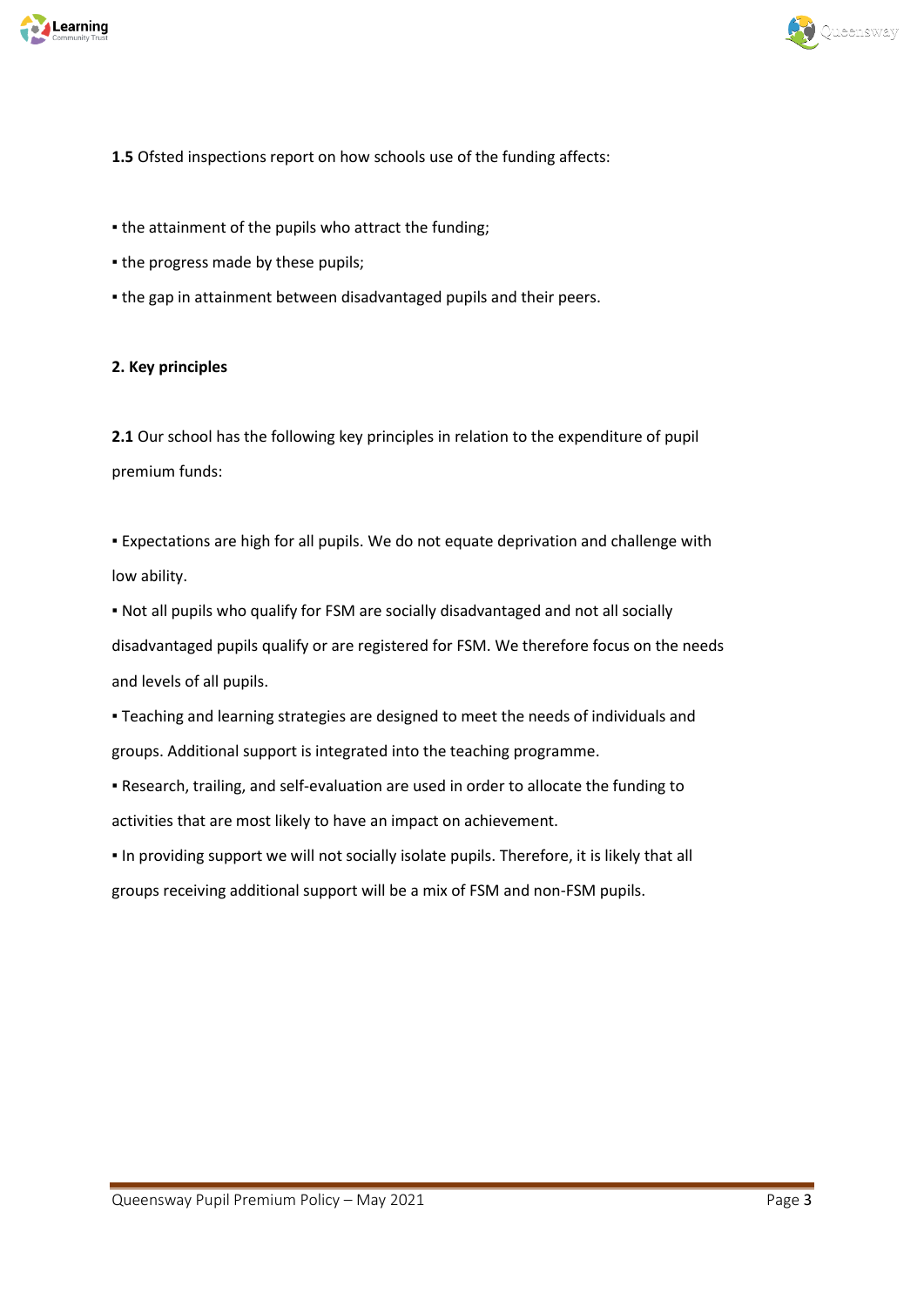



#### **3 Making decisions regarding the use of Pupil Premium**

**3.1** When making decisions about using pupil premium funding it is important to consider the context of the school and subsequent challenges faced.

**3.2** Common barriers for FSM children can be less support at home, weak language skills, and a lack of confidence, more frequent behavioural difficulties, and attendance and punctuality issues. There may also be complex family situations that prevent children from flourishing. The challenges are varied.

**3.3** In making decisions on the use of the Pupil Premium we will ensure that Pupil Premium funding allocated to our school is used solely for its intended purpose.

**3.4** We also recognise that the Dedicated Schools Grant (DSG) has an element of deprivation funding included in it to address the attainment of our disadvantaged pupils. We will:

▪ Use the latest evidence based research on proven strategies which work to narrow the attainment gaps and adapt these as necessary to meet the needs of our pupils

**.** Be mindful of the fact that eligibility and take up of FSM does not equate with pupils being considered to be of 'low ability' because of their social circumstances

▪ Be transparent in our reporting of how we have used our Pupil Premium, so that our parents, interested stakeholders and Ofsted are fully aware of how this additional resource has been used to make a difference

▪ Recognise the fact that FSM pupils are not a homogenous group and cover a wide range of needs. As such the strategies we use to raise attainment will take these group and individual needs fully into account

▪ Use high quality teaching and learning as the preferred way to narrow the gaps in attainment in the first instance. We will also use high quality interventions with proven evidence of impact to assist our pupils who need additional support in a time limited way.

▪ Use the Pupil Premium for all year groups not just those taking examinations at the end of the year.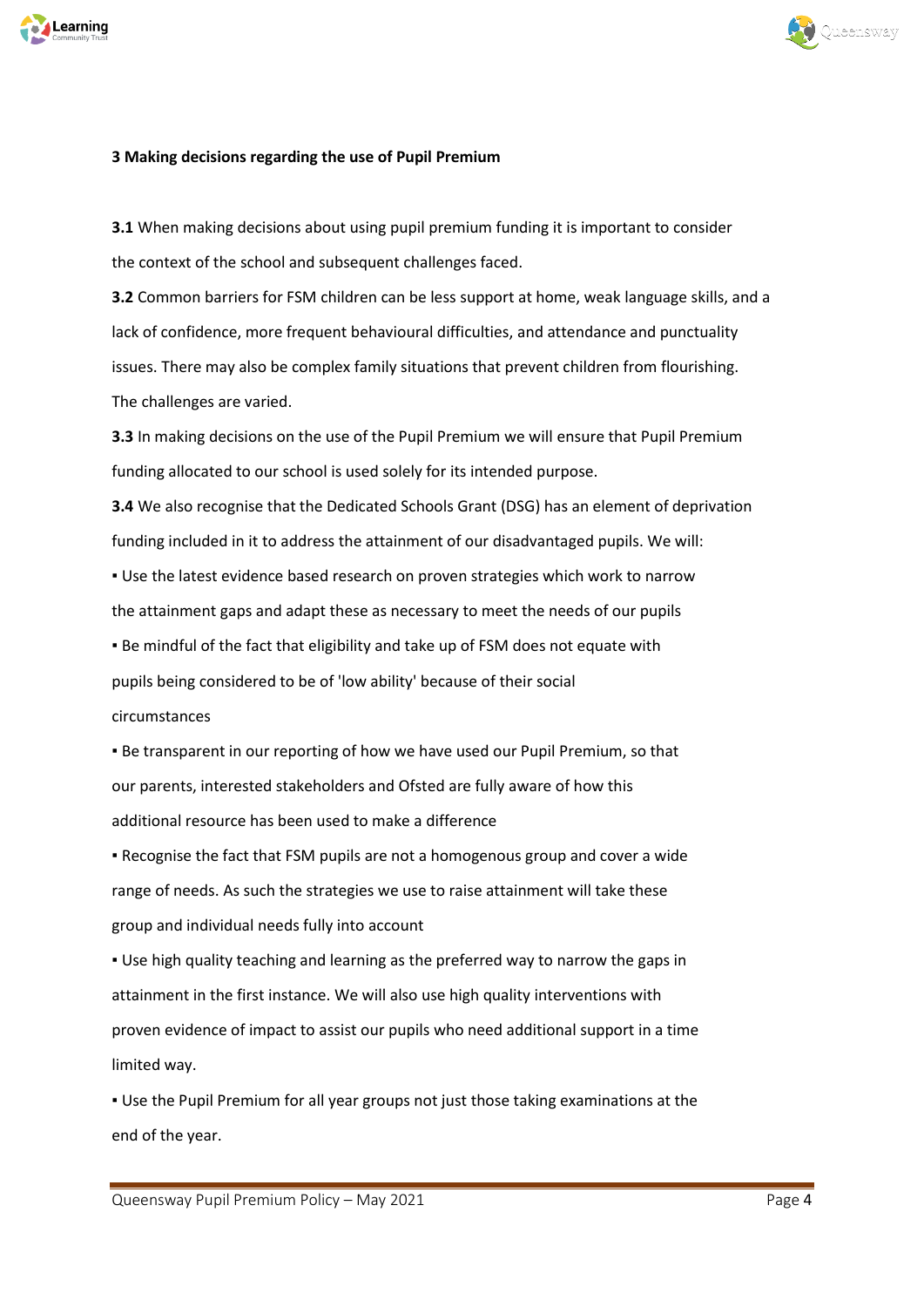



### **4 Roles and responsibilities**

**4.1** We expect all members of our school community, particularly staff and governors to be committed to raising standards and narrowing the attainment gaps for our pupils.

The Headteacher and Senior Leadership Team (SLT)

**4.2** The Headteacher and the Senior Leadership Team are responsible for implementing this policy.

They will ensure that:

▪ all staff are aware of their responsibilities in narrowing the gaps of our pupils;

▪ all staff are given appropriate support and relevant professional development opportunities to accelerate pupil's progress and attainment;

▪ through performance management arrangements, they will make sure narrowing the gaps is a priority area of focus for the school;

▪ all strategies are evaluated as robustly as possible to ensure that the approach applied is have the desired effect.

In order to do this effectively, the Headteacher and senior leaders, where relevant, undertake ongoing evaluations of the strategies being used, such as that outlined in the 2019 Education Endowment Foundation, Guide to the Pupil Premium.

**4.3** It will be the responsibility of the Headteacher to include the following information in the annual report for the LGB:

. The progress made towards narrowing the gap, by year group, for disadvantaged pupils;

▪ An outline of the provision that has been made since the last annual report;

▪ An evaluation of the cost effectiveness, in terms of the progress made by the pupils receiving a particular provision, when compared with other forms of support.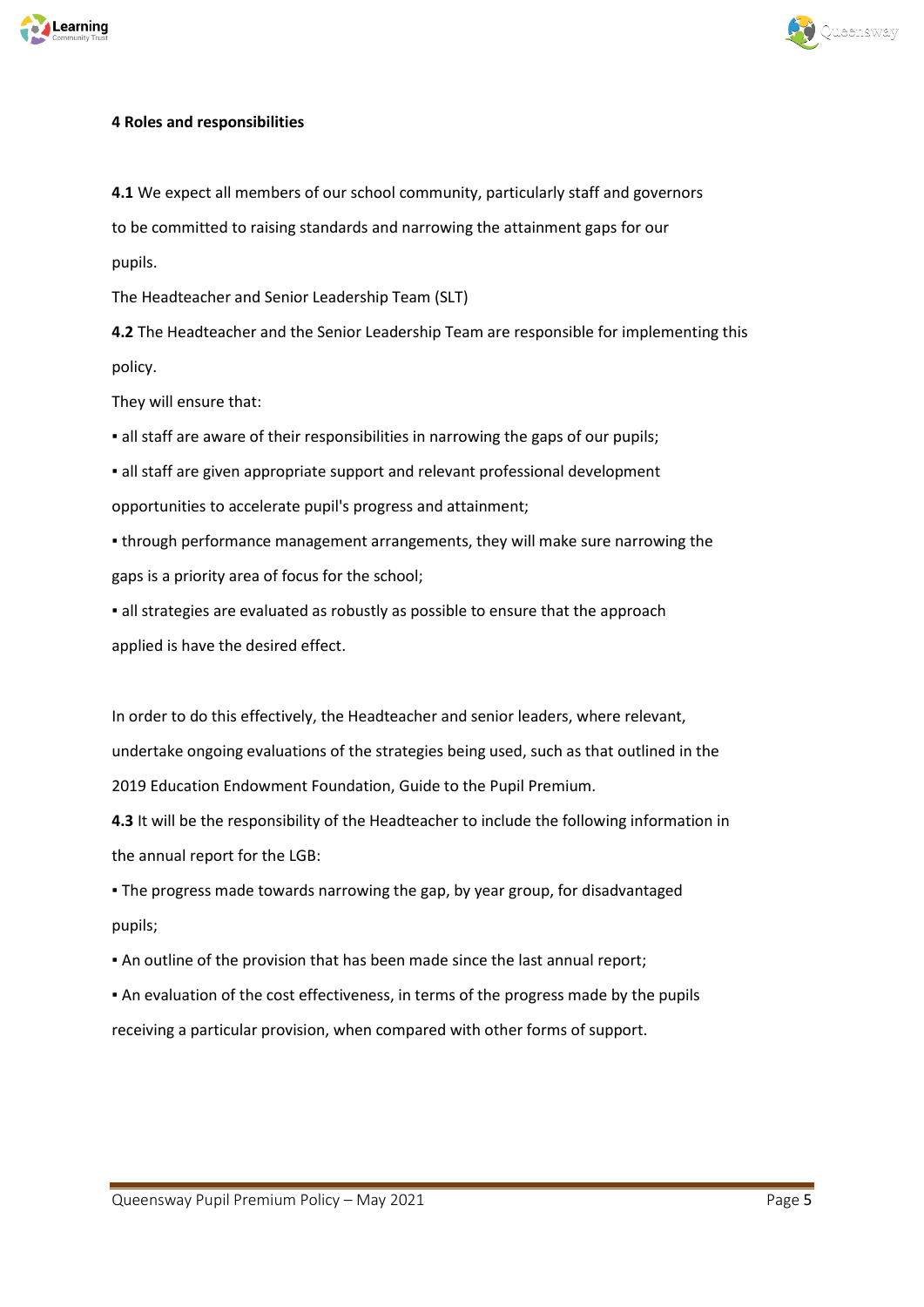



Teaching and Support Staff

**4.4** Teaching and support staff will:

▪ Maintain the highest expectations of all pupils and not equate disadvantage of circumstance with 'low ability';

▪ Promote an inclusive and collaborative ethos in their classrooms which enable pupils from disadvantaged backgrounds to thrive;

▪ Plan and deliver curricula and lessons to a high standard and support the acceleration of progress in learning, so that gaps can be narrowed and improvements maintained;

▪ Support disadvantaged groups of pupils in their class through differentiated planning and teaching, especially for those who find aspects of learning difficult and are in danger of falling behind;

▪ Keep up to date with teaching strategies and research, which have a proven track record in narrowing the gaps in attainment and achievement.

**4.5** We will provide opportunities for staff to engage in a range of professional development opportunities suite to their particular needs and roles. This will support them in implementing successful strategies to accelerate progress of pupils and narrow the gaps.

**4.6** The Leadership Team and LGB have an important role in ensuring

our academy complies with legislation and this policy, along with is specific stated actions for narrowing gaps is implemented.